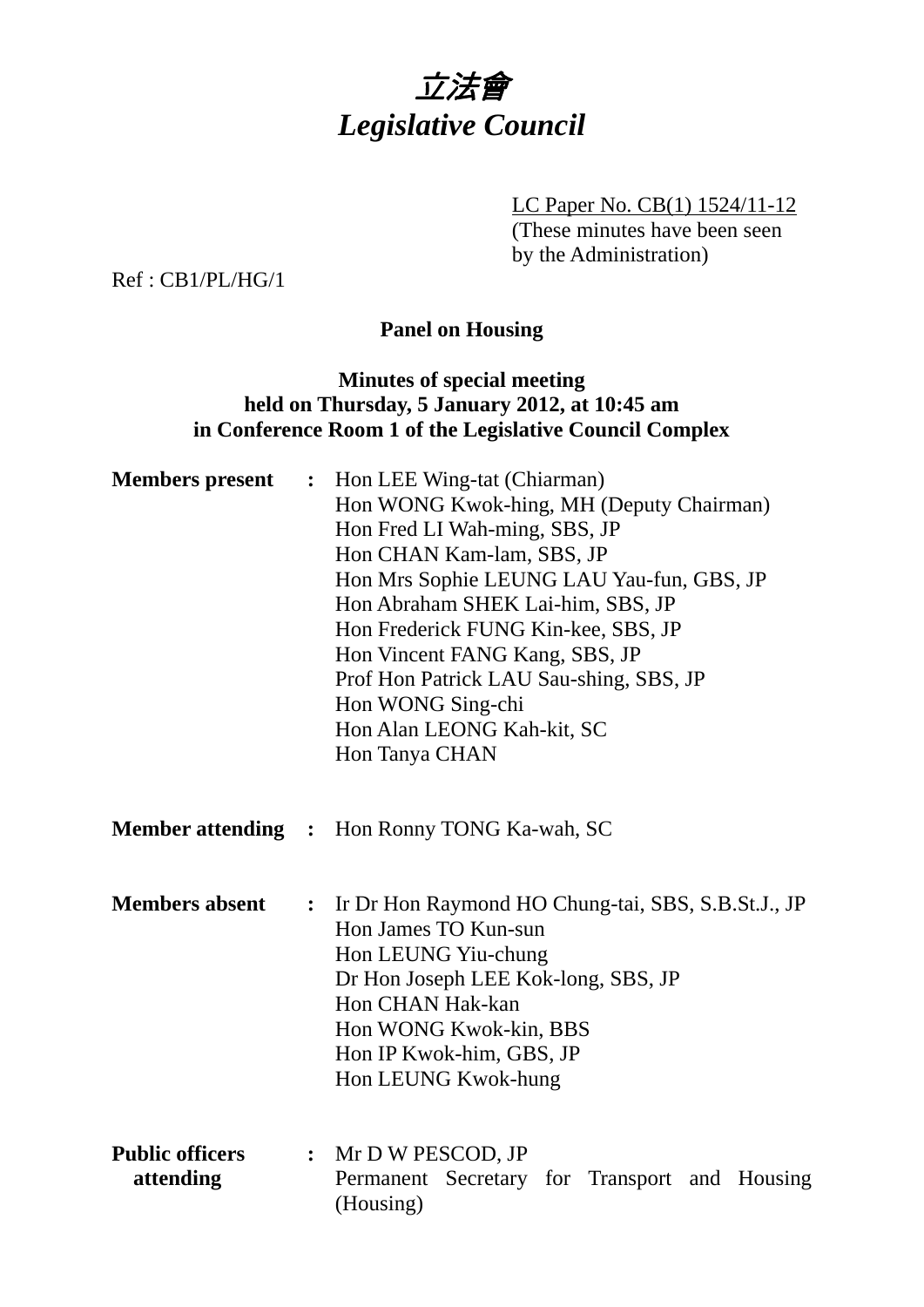$-2-$ Mr Eugene FUNG Deputy Secretary for Transport and Housing (Special Duties)

Mrs Hedy CHU Principal Assistant Secretary for Transport and Housing (Special Duties)

 **invitation** 

Attendance by : The Real Estate Developers Association of Hong Kong

Mr Louis LOONG Secretary General

Hong Kong Institute of Real Estate Administrators

Mr Michael CHOI Vice President

Centaline Property Agency Ltd

Mr CHAN Wing-kit Managing Director (Residential) - Asia Pacific

The Hong Kong Institute of Architects

Mr Dominic LAM President

Hong Kong Real Estate Agencies General Association

Mr TSE Shun-lai Vice-Chairman

The Hong Kong Institute of Surveyors

Dr Lawrence POON Chairman, Housing Policy Panel

Property Agents Association

Ms Doreen KONG Consultant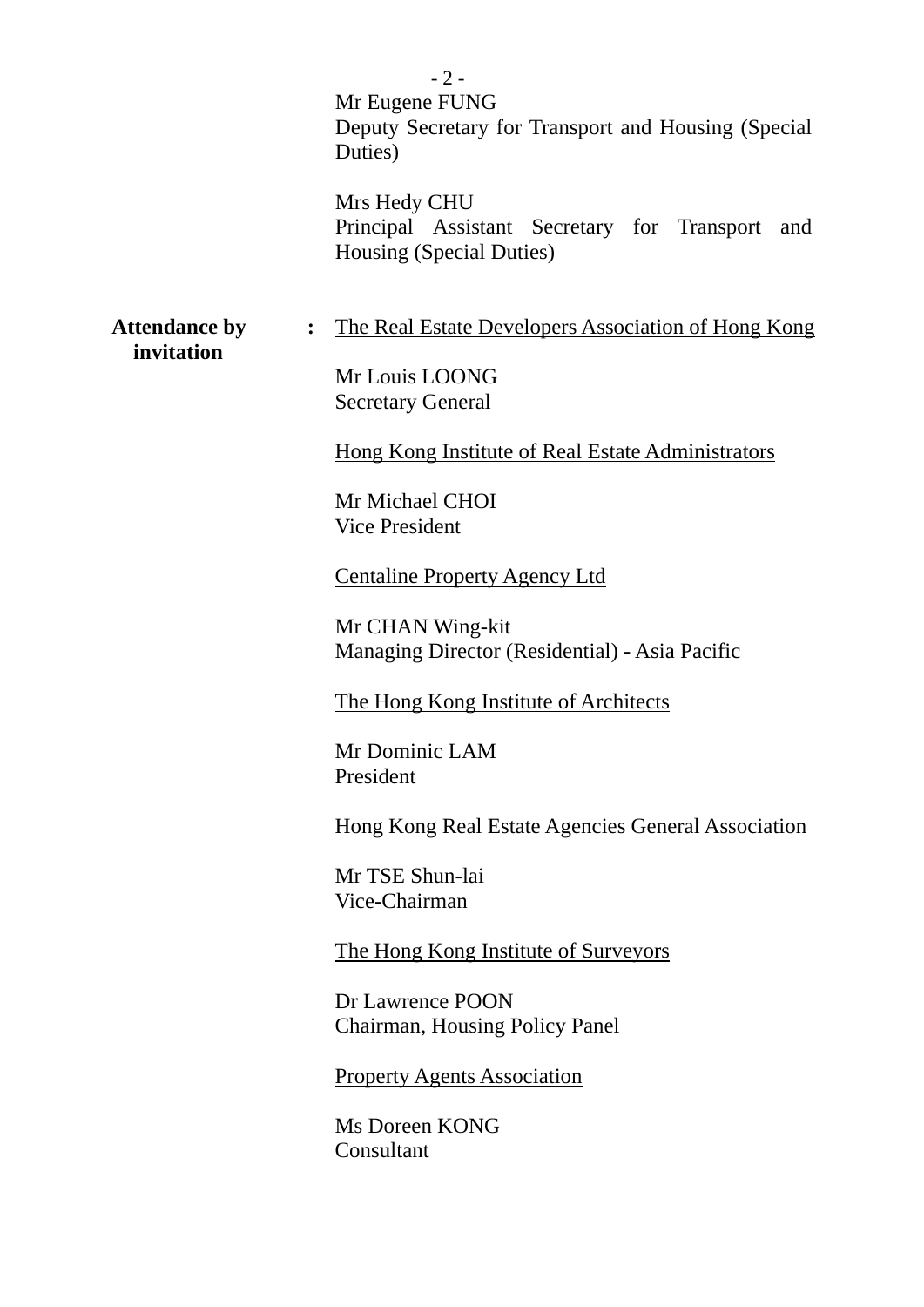- 3 - Estate Agents Association

Mr Evan NG Chairman

#### Property Agencies Association

Mr Paul LEE First Vice Chairman

The Democratic Party

Mr Eric LAM Member of Subcommittee on Housing

Society of Hong Kong Real Estate Agents Ltd

Mr Anthony KWOK Vice President

Consumer Council

Mr Ambrose HO Vice Chairman

Ms Connie LAU Chief Executive

Hong Kong Chamber of Professional Property Consultants Ltd

Mr Lawrence WONG Past President (2005-2011) & Honorary Secretary

| <b>Clerk in attendance :</b> Miss Becky YU | Chief Council Secretary (1)1 |
|--------------------------------------------|------------------------------|
| <b>Staff in attendance : Mrs Mary TANG</b> |                              |

Senior Council Secretary (1)1

Miss Mandy POON Legislative Assistant (1)1

**\_\_\_\_\_\_\_\_\_\_\_\_\_\_\_\_\_\_\_\_\_\_\_\_\_\_\_\_\_\_\_\_\_\_\_\_\_\_\_\_\_\_\_\_\_\_\_\_\_\_\_\_\_\_\_\_\_\_\_\_\_\_\_\_**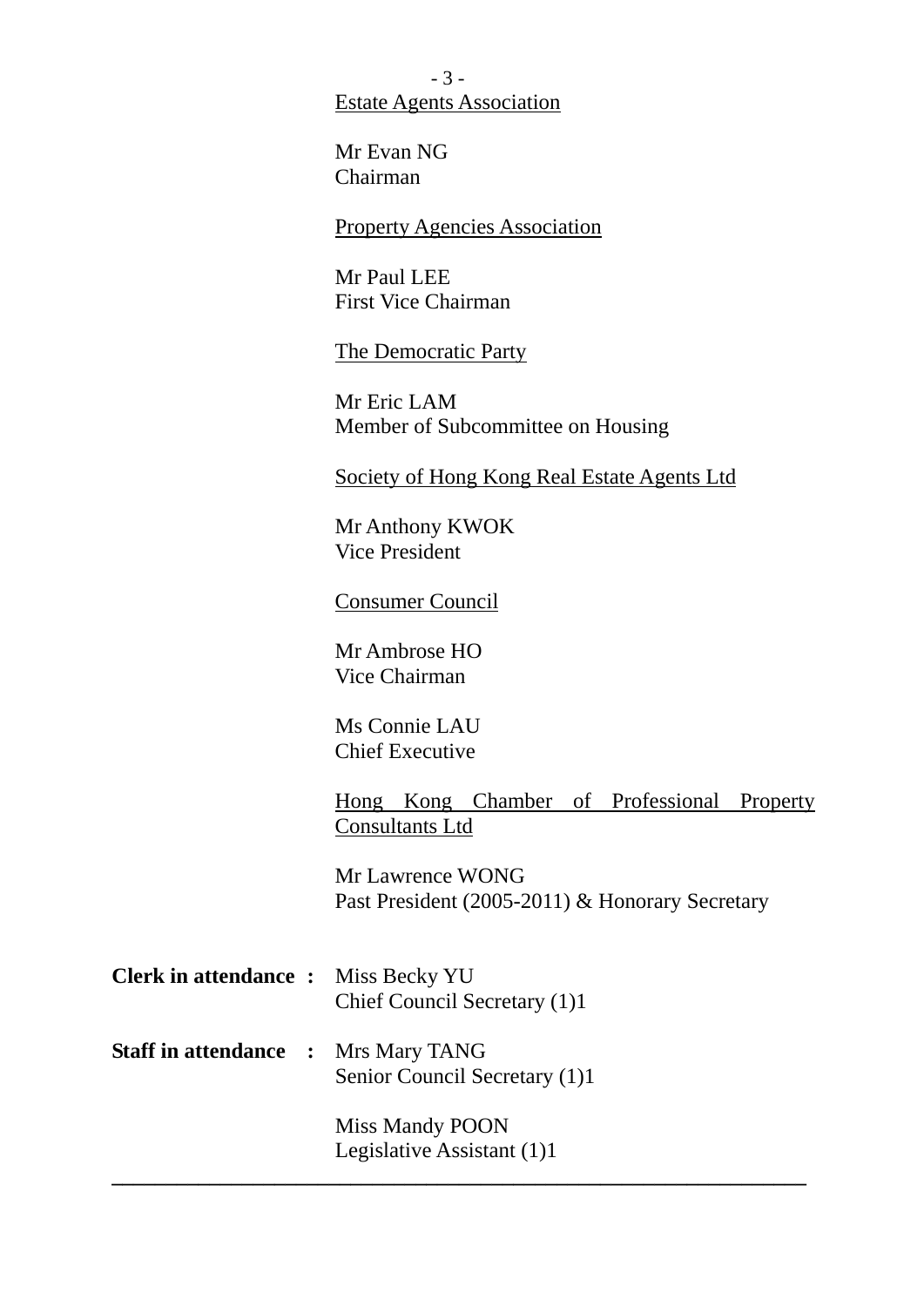## **I. Consultation Paper on the Proposed Legislation to Regulate the Sale of First-hand Residential Properties**

Meeting with The Real Estate Developers Association of Hong Kong (REDA) (LC Paper No. CB(1) 945/11-12(01))

 Mr Louis LOONG, Secretary General, said that REDA did not object to the regulation of the sale of first-hand residential properties by legislation to enhance the transparency and fairness of property transactions. It also welcomed the use of draft provisions in the form of the proposed legislation to facilitate public consultation. REDA's views on the proposed legislation could be summarized as follows-

- (a) there should be separate control regimes on the sale of completed and uncompleted flats as purchasers could view completed flats before deciding on the purchase, but they would have to rely on developers to provide information on uncompleted flats and hence warranted stricter control;
- (b) the proposed adoption of saleable area (SA) as the only basis to quote unit prices of flats in the sales brochures, price lists and advertisements was premised on the availability of a standardized definition for SA. However, purchasers might find it difficult to compare unit prices of first-hand flats with flats in the secondary market, as the prices of the latter were quoted using gross floor area (GFA). Consideration should be given to allowing the use of both SA and GFA in the sales brochures, price lists and advertisements. In fact, both GFA and SA had been used to quote unit prices of first-hand flats since 2008. To avoid doubts, a standardized definition should be provided for GFA with reference to the Consent Scheme;
- (c) the requirement to make public the price list at least three calendar days before the sale would be difficult to comply with in practice, particularly in the event of special discounts offered at short notices for the benefit of consumers;
- (d) there should be clear guidelines on what should be regarded as misrepresentation and dissemination of false or misleading information as estate agents were concerned that they might be unnecessarily caught for mere negligence; and
- (e) the Hong Kong Housing Authority (HA) should not be exempted from the proposed regulation.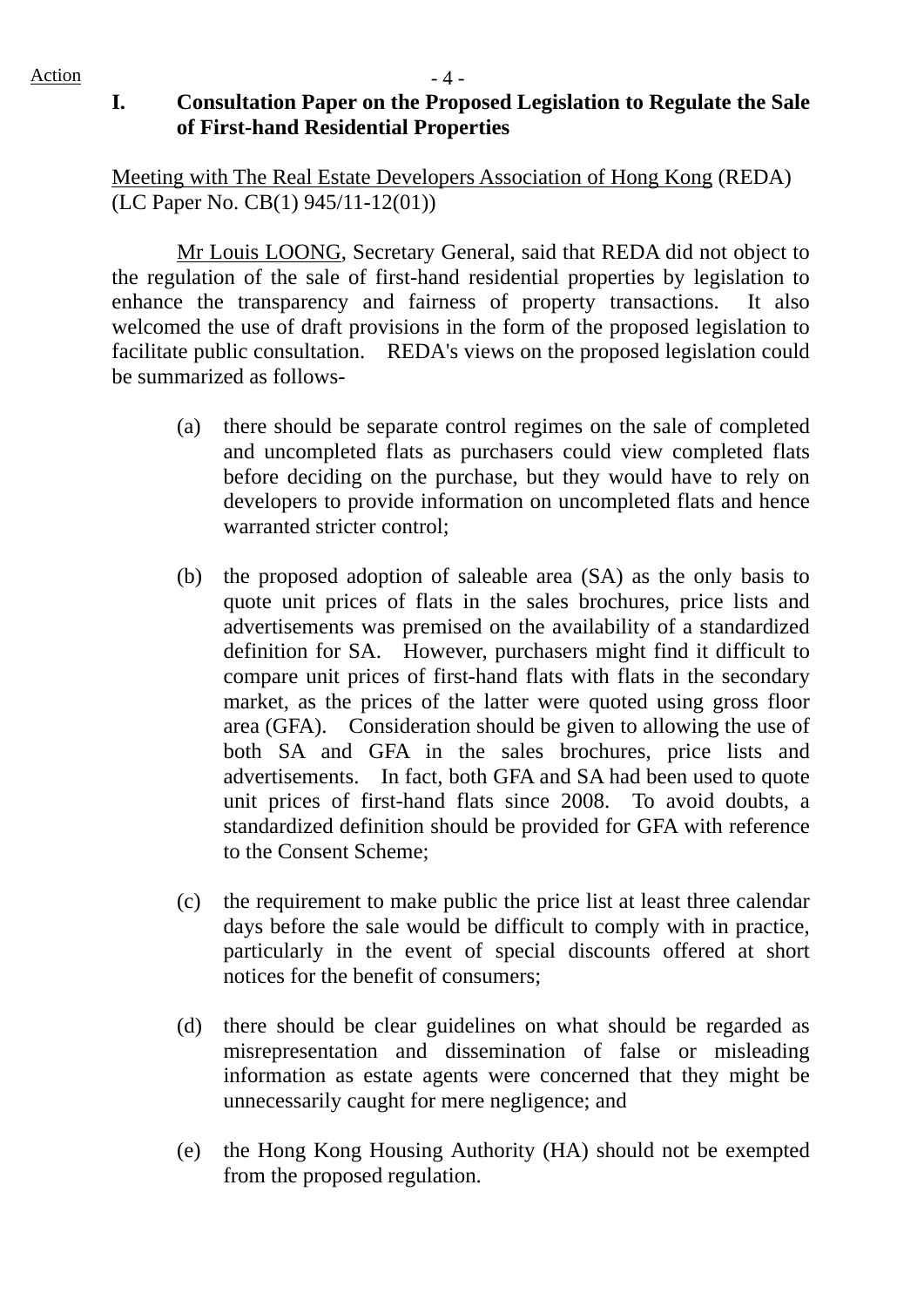# Meeting with Hong Kong Institute of Real Estate Administrators (HKIREA) (LC Paper No. CB(1) 795/11-12(01))

2. Since home purchase was a major decision, Mr Michael CHOI, Vice President, said that HKIREA supported the proposed legislation to ensure that property transactions were conducted in a fair and reasonable manner for the protection of consumers. In the absence of a standardized definition for GFA, the use of SA to quote unit prices of first-hand flats was worth supporting. However, a grace period should be given to facilitate smooth transition by the trades. While supporting the draft provisions in relation to sales brochures, price lists, and advertisements, the latter of which should not be overly stringent and further discussion with the affected trades was necessary to understand the practical difficulties in complying with the provisions against misrepresentation and dissemination of false or misleading information. On the provision of unmodified show flats, efforts should be made to ensure that these show flats represented an accurate depiction of the actual units to be handed over to purchasers. To ensure smooth implementation of the regulatory regime, the Administration should consult the affected trades and work out clear guidelines to facilitate compliance by the trades before introducing the proposed legislation.

# Meeting with Centaline Property Agency Ltd (Centaline)

3. Mr CHAN Wing-kit, Managing Director (Residential) - Asia Pacific, said that Centaline supported the proposed legislation to protect consumers in purchasing first-hand flats. His observations based on the feedback from the trades were as follows -

- (a) both estate agents and purchasers were accustomed to the use of GFA in quoting unit price. To ensure smooth transition from the use of GFA to SA, consideration should be given to allowing a grace period during which GFA and SA could be used in parallel;
- (b) there should be clear guidelines on the acts which constituted misrepresentation and dissemination of false or misleading information to ensure that estate agents would not be caught unaware; and
- (c) the requirement for vendors to make public the price list at least three calendar days before commencement of the sale ran contrary to the current market practice and might give rise to chaos and confusion. Property sales should be allowed to proceed once the price lists were published.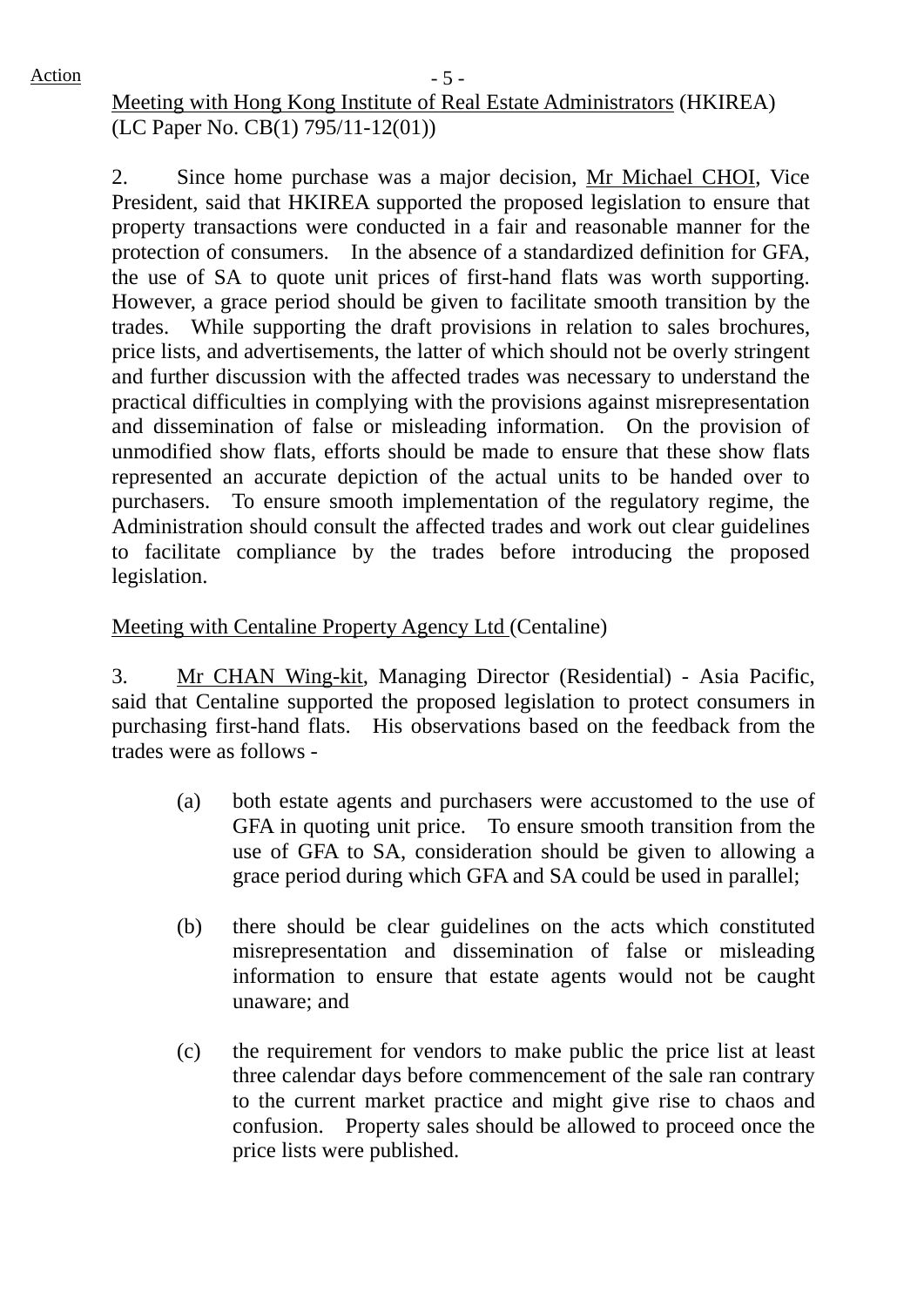$Action$   $-6$  -Meeting with The Hong Kong Institute of Architects (HKIA) (LC Paper No. CB(1) 795/11-12(02))

> 4. Mr Dominic LAM, President, said that HKIA would support regulation of the sale of first-hand residential properties by legislation to better protect consumers as well as allow greater transparency and fairness in sales arrangements and conveyancing procedures. HKIA supported the detailed requirements as set out in the proposed legislation, including the use of SA in quoting unit price and the provision of an unmodified show flat before a modified show flat could be shown. Consideration should also be given to mandating the disclosure of undivided shares of the development in respect of the units to be sold in the sale of first-hand residential properties.

> Meeting with Hong Kong Real Estate Agencies General Association (HKREAGA) (LC Paper No. CB(1) 714/11-12(01))

> 5. While supporting regulation of the sale of first-hand residential properties by legislation, Mr TSE Shun-lai, Vice-Chairman, said that HKREAGA would like to make the following points -

- (a) the use of SA in quoting unit price was worth supporting but a transitional period should be provided to allow the parallel use of GFA to facilitate consumers in making comparisons with other properties;
- (b) the requirement on disclosure of transaction information would allow for higher transparency; and
- (c) HA should not be exempted from the regulatory control as purchasers of Home Ownership Scheme (HOS) flats should be accorded the same protection.

Meeting with The Hong Kong Institute of Surveyors (HKIS) (LC Paper No. CB(1) 714/11-12(02))

6. Dr Lawrence POON, Chairman of Housing Policy Panel, said that HKIS supported regulation of the sale of first-hand residential properties and the detailed requirements as set out in the proposed legislation, particularly the use of SA in quoting unit price. There was need to strictly adhere to the use of SA to facilitate enforcement. Given that the calculation of GFA in the Buildings Ordinance (Cap. 123) (BO) was quite different from that in the sales brochures provided by vendors (e.g. some green features, such as utility platforms, were excluded from GFA under the Ordinance but included in the sales brochures), the parallel use of both SA and GFA as advocated by some deputations might give rise to confusion. Dr POON added that he had spent about two years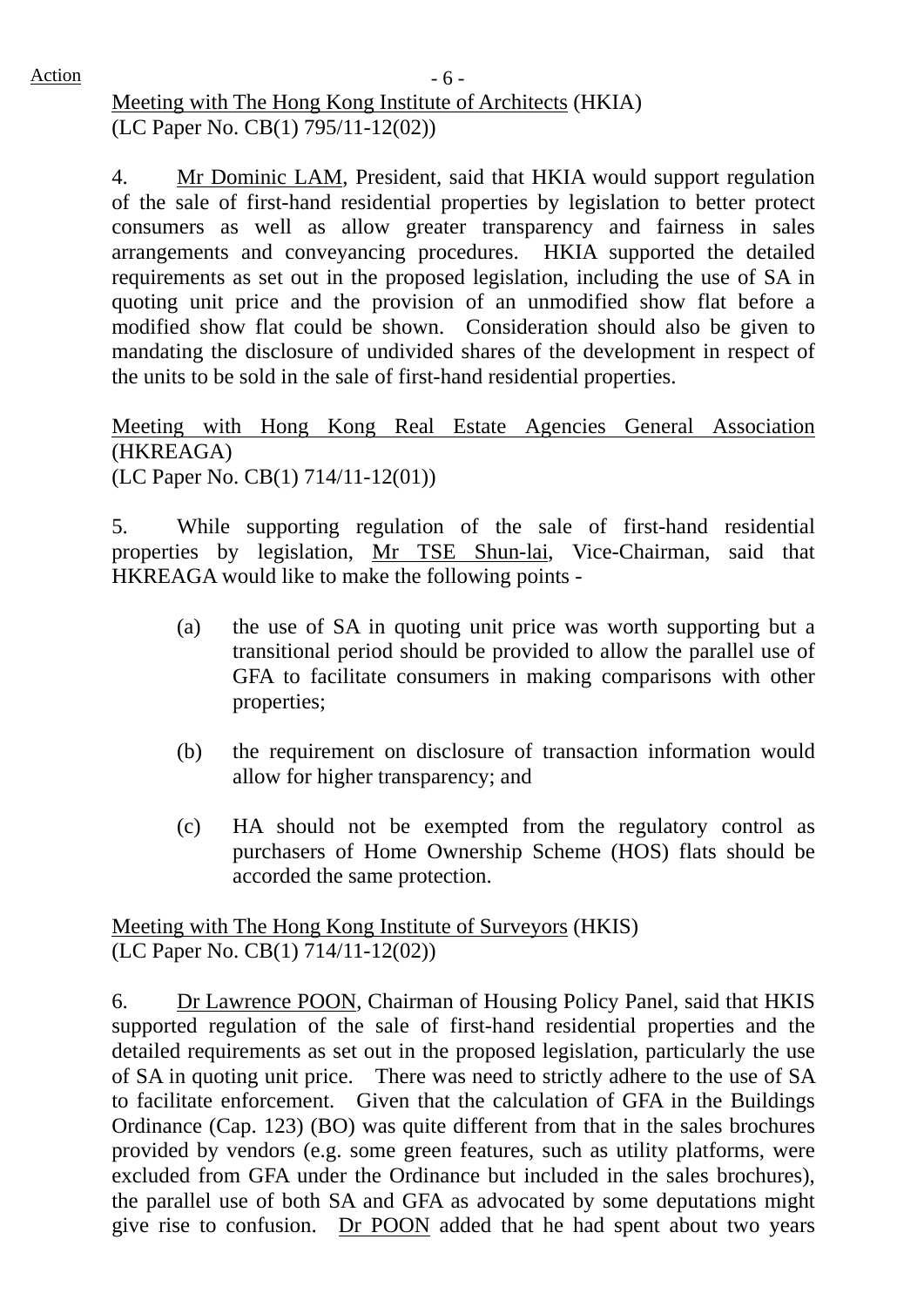working in a committee on standardization of SA which had been adopted since 2008 in consultation with relevant stakeholders. However, it was unlikely that a consensus could be reached on the standardization of GFA given the complexity involved.

### Meeting with Property Agents Association (PAA)

7. Ms Doreen KONG, Consultant, said that PAA supported in principle the regulation of the sale of first-hand residential properties by legislation. PAA supported the proposed provisions in relation to sales brochures, price lists and disclosure of transaction information which would better protect consumers. However, consideration could be given to providing a cooling period and a risk assessment prior to the signing of the Agreement for Sale and Purchase (ASP). She said that PAA would submit a written submission on the proposed legislation from the perspective of estate agents and the general community before the expiry of the public consultation exercise.

### Meeting with Estate Agents Association

8. Mr Evan NG, Chairman, said that the Estate Agents Association acknowledged the need for regulation of the sale of first-hand residential properties by legislation, but was concerned about the confusion and inconvenience associated with the use of SA in quoting unit price. A transitional period should be provided during which both GFA and SA could be used in quoting the unit price to facilitate purchasers in making comparisons with other developments. While the requirements for vendors to make public the price lists at least three calendar days before the sale commenced and to provide updated transaction information were worth supporting, the Estate Agents Association held the view that the penalties for misrepresentation and dissemination of false or misleading information were too heavy. To enable smaller estate agencies to take part in the sale of first-hand residential properties, developers should be required to provide relevant property information to property agents associations for dissemination to more estate agencies. Last but not least, the Estate Agents Association did not support that HA should be exempted from the regulatory control of first-hand residential properties.

## Meeting with Property Agencies Association (LC Paper No. CB(1) 795/11-12(03))

9. Mr Paul LEE, First Vice Chairman, said that the Association had studied and analyzed the proposed legislation and had the following observations -

(a) the proposed regulatory control should apply to all developers alike, including HA and those selling one or more first-hand single houses, to ensure that all consumers were accorded the same level of protection;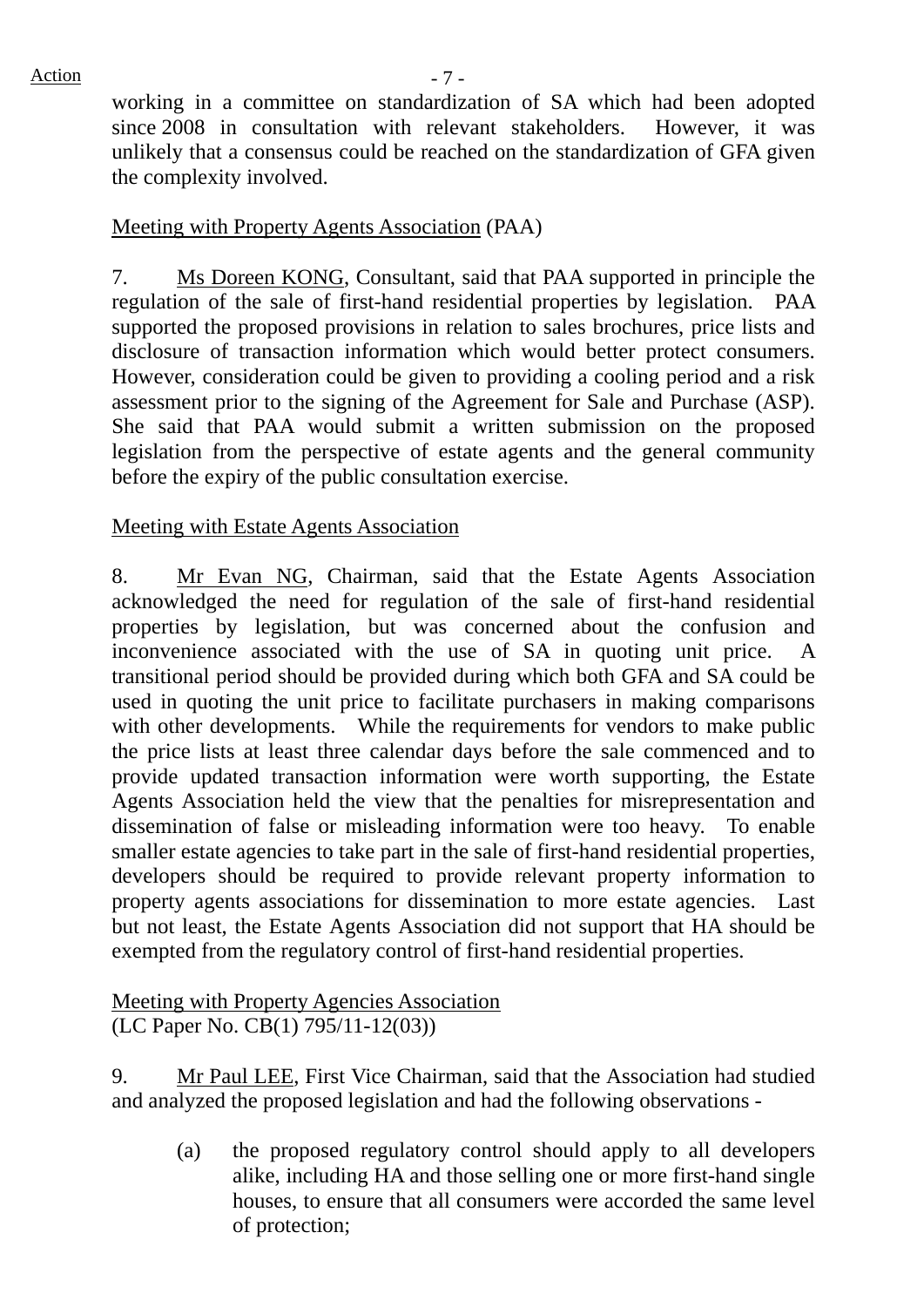- (b) the use of SA was worth supporting as consumers would need to know the internal usable area and space efficiency of units. However, there was a need to resolve the discrepancies between the use of GFA for quoting unit price flats in the secondary market and the use of SA in new developments. Consideration should be given to setting out the SA of individual units in the demand notes issued by the Rating and Valuation Department (RVD) so that owners were aware of the SA of their units;
- (c) reservation of units should not be allowed in the event of open sale; and
- (d) while penalties should be imposed on misrepresentation and dissemination of false or misleading information, due consideration should be given to exempting those inexperienced front-line estate agents who had inadvertently provided incorrect information to their clients due to insufficient information on hand.

Meeting with The Democratic Party (DP) (LC Paper No. CB(1) 856/11-12(01))

10. Mr Eric LAM, member of Subcommittee on Housing, agreed to the need to enhance consumer protection in the purchase of properties given that home ownership was a major decision. As the reliance on the Consent Scheme and REDA's guidelines had proven to be ineffective in regulating the sales of first-hand residential properties, DP had urged for the early introduction of legislation to regulate the sale of first-hand residential properties for consumer protection since 2006. Hong Kong, as an international financial centre, should have regulatory control on the sale of properties, similar to that on the trading of stocks and shares. Therefore, DP supported the proposed legislation to cover both uncompleted and completed first-hand residential properties, as well as the detailed requirements on the use of SA, sales brochures, price lists, disclosure of transaction information etc. It also welcomed the prohibition on misrepresentation and dissemination of false or misleading information in property sales, particularly on inflated buildings which were typical examples of hegemony and malpractices of developers.

## Meeting with Society of Hong Kong Real Estate Agents Ltd (SHKREA)

11. Mr Anthony KWOK, Vice President, said that SHKREA supported in principle the regulation on the sale of first-hand residential properties by legislation. However, there was a need to resolve the discrepancies between the use of SA and GFA in quoting unit price. The use of SA only for price quotation would not only warrant changes to the property index currently used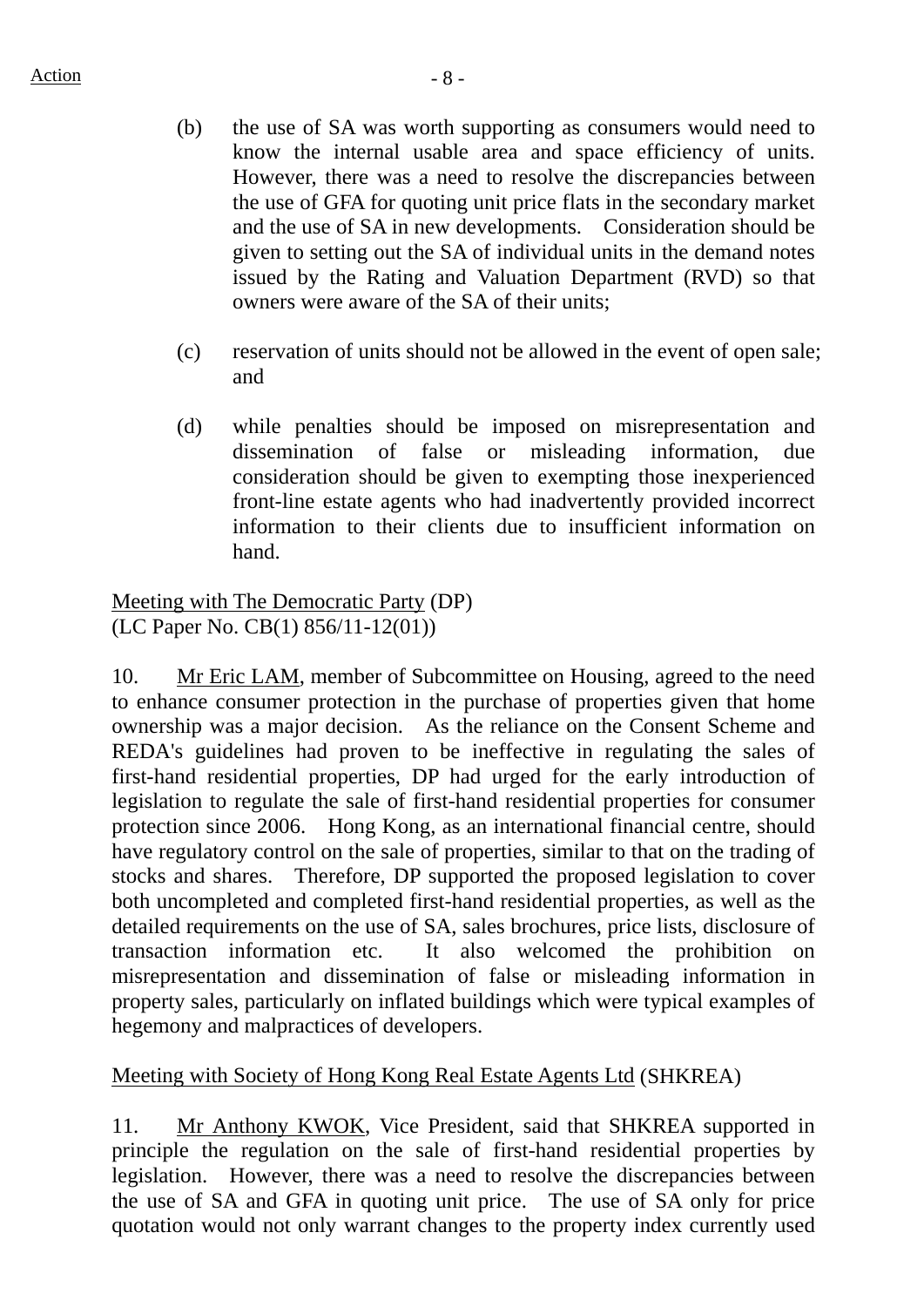by property agencies, but would also impact on the Hong Kong property market as well as the compatibility with other Mainland cities. Besides, the unit price of new residential developments would seem to have significantly increased if SA rather than GFA was used in quoting unit price. It would also be difficult to make comparisons between the unit prices of first-hand flats which were quoted using SA and flats in the secondary market which were quoted using GFA. Given that different units of measurements were used in the sale of produce, the co-existence of SA and GFA should be allowed in quoting unit prices of first-hand flats. To resolve the problem of different interpretations by developers in the absence of a standardized definition of GFA, consideration should be given to mandating developers to construct flats in strict accordance with the plot ratio. This would ensure that GFA would be fixed for each development on the one hand, and resolve the problem of inflated buildings on the other.

#### Meeting with Consumer Council (CC) (LC Paper No. CB(1) 795/11-12(04))

12. Mr Ambrose HO, Vice Chairman, said that CC supported the early introduction of legislation to regulate the sale of first-hand residential properties. It also welcomed the use of the proposed legislation for public consultation. The views of CC on the proposed legislation were set out in its submission. On the scope of the proposed legislation, CC considered that there should be a clear definition of first-hand residential properties and specific provisions for exemptions to prevent circumvention by developers by selling new flats to its subsidiary companies to make them second-hand flats. A better arrangement would be to confine the scope of control to first-hand properties which were first put up for sale in the open market. On price list, while developers were required to make public the price list of a minimum number of units at least three calendar days before the sale commenced, there was no requirement on the number of flats to be put up for sale. As such, developers could make public the price lists without putting all the listed units for sale. They could also manipulate the supply by adjusting the number of units to be put up for sale at any one time. To enhance transparency and better protect consumers, developers should be required to make public the price list of a minimum number of flats to be put up for sale.

#### Meeting with Hong Kong Chamber of Professional Property Consultants Ltd (HKCPPC) (LC Paper No. CB(1) 714/11-12(03))

13. Mr Lawrence WONG, Past President (2005-2011) & Honorary Secretary, said that HKCPPC agreed to the provisions as set out in the proposed legislation. He added that throughout his years as a professional property consultant, he had witnessed the gradual reduction in space efficiency of residential developments. He therefore supported standardizing the calculation of floor areas. Consumers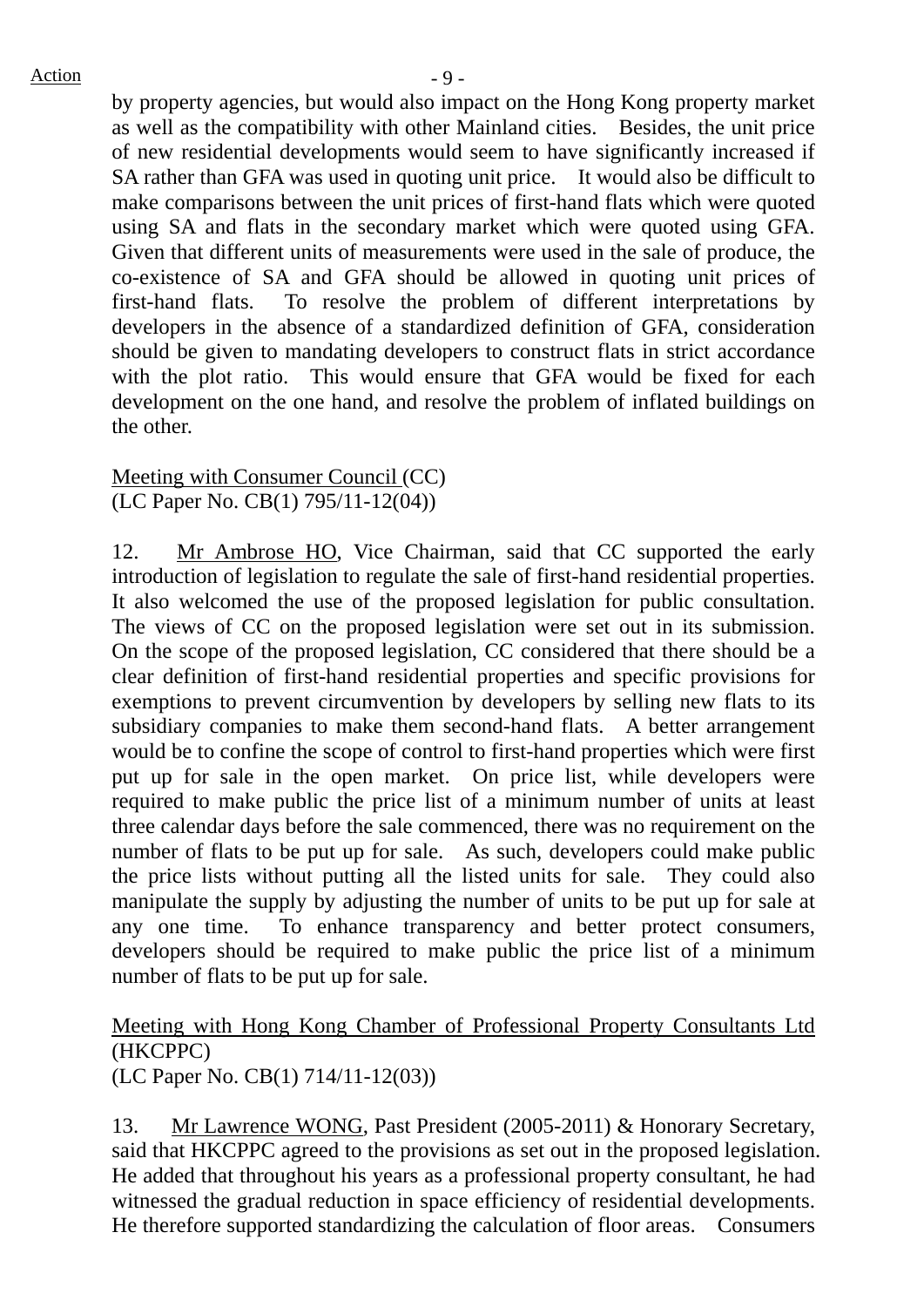would soon get used to the use of SA in quoting unit price. Besides, estate agents would provide both GFA and SA for reference of consumers. Cross-reference on SA of different units could also be made with RVD. He pointed out that while the Estate Agents Ordinance (Cap. 511) (EAO) had provided for the roles and responsibilities of estate agents in the sale of properties in the secondary market, and the freedom of choice of buyers on the appointment of estate agents, this was not the case in the sale of first-hand properties where agents were appointed by developers. Therefore, purchasers of first-hand properties normally did not have any estate agents acting on their behalf to protect their interest. Purchasers would have to rely on the existing regulatory regime. In this connection, consideration should be given to allowing purchasers to appoint their own estate agents in the purchase of first-hand properties. For better consumer protection, a central database on all properties in Hong Kong should be put in place to provide comprehensive property information for reference by consumers.

14. Members also noted the following submissions from deputations/individual not attending the meeting -

| LC Paper No. CB(1) $714/11-12(04)$ — Submission               | from<br>Designing Hong Kong<br>(English version only); and   |
|---------------------------------------------------------------|--------------------------------------------------------------|
| LC Paper No. CB $(1)$ 945/11-12 $(02)$ — Submission from Hong | Kong Institute of Estate<br>Agents (English version<br>only) |

Meeting with the Administration

- $(LC$  Paper No. CB(1) 708/11-12(01) Paper on regulation of sales of first-hand private residential properties prepared by the Legislative Council Secretariat (updated background brief))
- Relevant paper  $(LC$  Paper No.  $CB(1)$  479/11-12(01) — Administration's paper on public consultation on the proposed legislation to regulate the sale of first-hand residential properties)

15. The Permanent Secretary for Transport and Housing (Housing) (PSTH(H)) clarified that the proposed exemption for residential developments constructed by HA in the proposed legislation was not a recommendation of the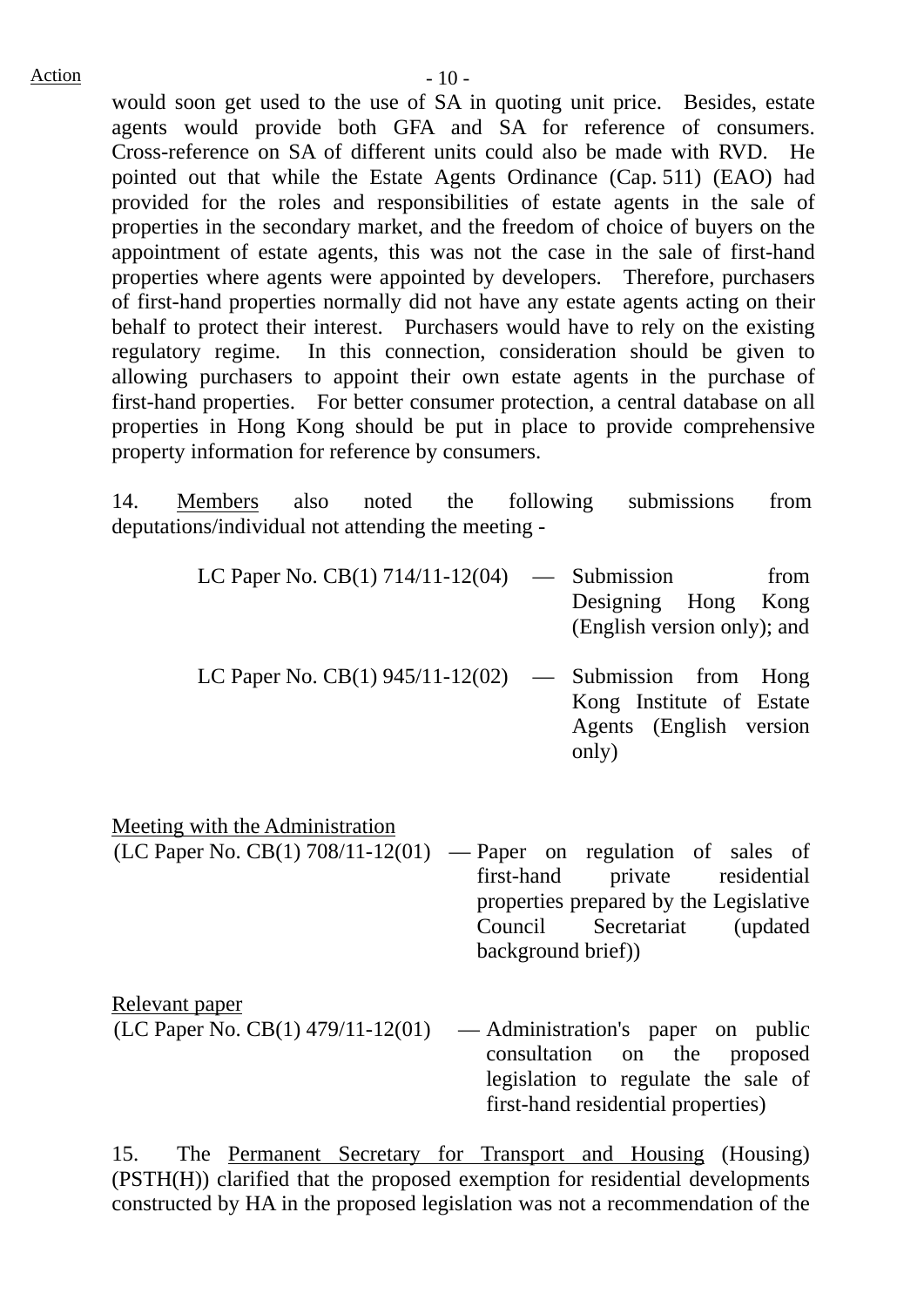Steering Committee on the Regulation of the Sale of First-hand Residential Properties by Legislation (the Steering Committee), since the new policy for resumption of HOS was announced by the Chief Executive after the Steering Committee had completed its work. He added that the Administration welcomed views on the proposed legislation.

### **Scope**

16. Mr Alan LEONG sought deputations' views on the scope of the proposed legislation, particularly on the propriety of the definition on first-hand residential properties. Mr Louis LOONG/REDA said that the proposed legislation should only apply to uncompleted flats because there was no difference between first-hand and second-hand completed flats as both of which were already in existence and could be viewed by potential purchasers. However, purchasers would have to rely on the information provided by developers in case of uncompleted flats.

17. Mr Ronny TONG agreed to the need for a clear definition on first-hand residential properties. He also questioned the rationale for exempting developments constructed by HA from the proposed control regime. Mr WONG Kwok-hing echoed that if the proposed legislation was meant to regulate the sale of first-hand residential properties, he failed to see why HA should be exempted. The proposed exemption might be construed as double standard and conflict of role. Besides, HA had a past record of disseminating misleading information to lure people to move to new public housing estates in Tung Chung. Mr Abraham SHEK concurred that HA should not be exempted from the control regime.

18. In response, PSTH(H) explained that the rationale behind the proposed exemption was that developments constructed by HA were subsidized flats, and that HA had to follow set parameters (including the target group, setting of sale price and determining flat selection priorities among eligible applicants etc.) to dispose of the flats, which were completely different from normal market practice. Notwithstanding, the Administration welcomed views from the public on the proposed exemption. Through the chair, Mr Michael CHOI/HKIREA agreed that HOS flats developed by HA were quite different from those in the private market, particularly with regard to the determination of target group and flat selection priorities. While there were justifications for exempting HA from the control regime on account of its unique role, some other forms of regulatory control might be necessary to improve the situation.

### Saleable area

19. Mr Ronny TONG was concerned that if SA was adopted as the only basis to quote unit prices of first-hand flats, it would be difficult for purchasers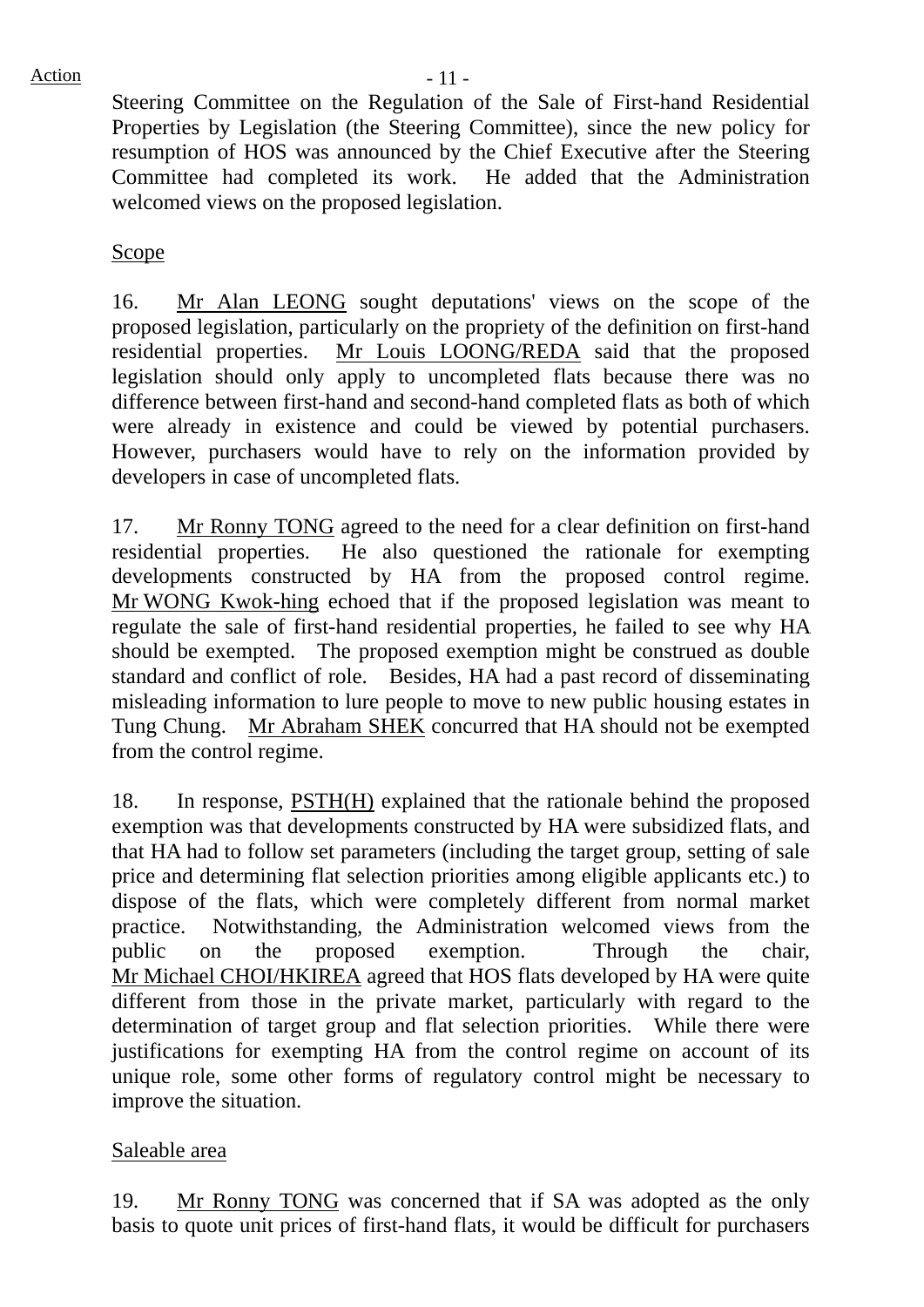to make direct comparison between first-hand flats and flats in the secondary market since the latter used GFA for price quotation. Consideration should be given to allowing the use of both GFA and SA but these should be clearly set out in the sales brochures, price lists and advertisements to avoid confusion. Expressing similar views, Mr CHAN Kam-lam said that there was a need to resolve the confusion between the adoption of SA in first-hand residential properties and the market practice of quoting unit prices of second-hand flats in GFA. Apart from SA of individual units, Professor Patrick LAU said that developers should be required to set out in the sales brochures areas of common parts of developments, such as clubhouse areas and lift lobbies. This would not only provide more information on the developments but also help address the need for GFA.

20. PSTH(H) responded that to enhance the transparency and clarity of information presented in the sales descriptions for uncompleted first-hand residential properties, a standardized definition of SA was adopted in October 2008 for use under the Consent Scheme and became a requirement under REDA's guidelines. While it was a common market practice for vendors to quote unit prices of flats in GFA which included the "apportioned share of common area" in the calculation, different vendors might include different items in their calculation of GFA per flat. Hence, the basis of which GFA per flat was calculated was not consistent among vendors. Given that there was currently no commonly adopted definition of GFA per flat, the Steering Committee had proposed to adopt SA (which had a standardized definition) as the only basis to quote flat size and units prices of flats in the sales brochures, price lists and advertisements. However, vendors would required to also provide area information on common facilities on an aggregate basis in the sales brochures. Consumer education would be stepped up during the transitional period for the public to familiarize themselves with the use of SA only for area and price quotation. In addition, RVD had adopted the standardized definition of SA in measuring SA of a residential flat since October 2008. Consumers could check the SA of almost all assessed second-hand residential properties in Hong Kong with RVD.

21. Mr Abraham SHEK sought deputations' views on the proposed adoption of SA as the only basis to quote unit prices of first-hand flats. Mr Louis LOONG/REDA said that the proposal would make direct comparison between first-hand flats and flats in the secondary market difficult as the latter adopted GFA in price quotation. Also, the suggested provision of information on areas of common parts of developments could not address the concern about the need for GFA. Dr Lawrence POON/HKIS said that HKIS adopted an open approach on the use of SA and GFA. However, there was a need for a standardized definition on GFA per flat as different developers might include different items in their calculation of GFA. For example, some developers might include utility platforms in the GFA calculation but these should not be included in accordance with building regulations. It would be very difficult to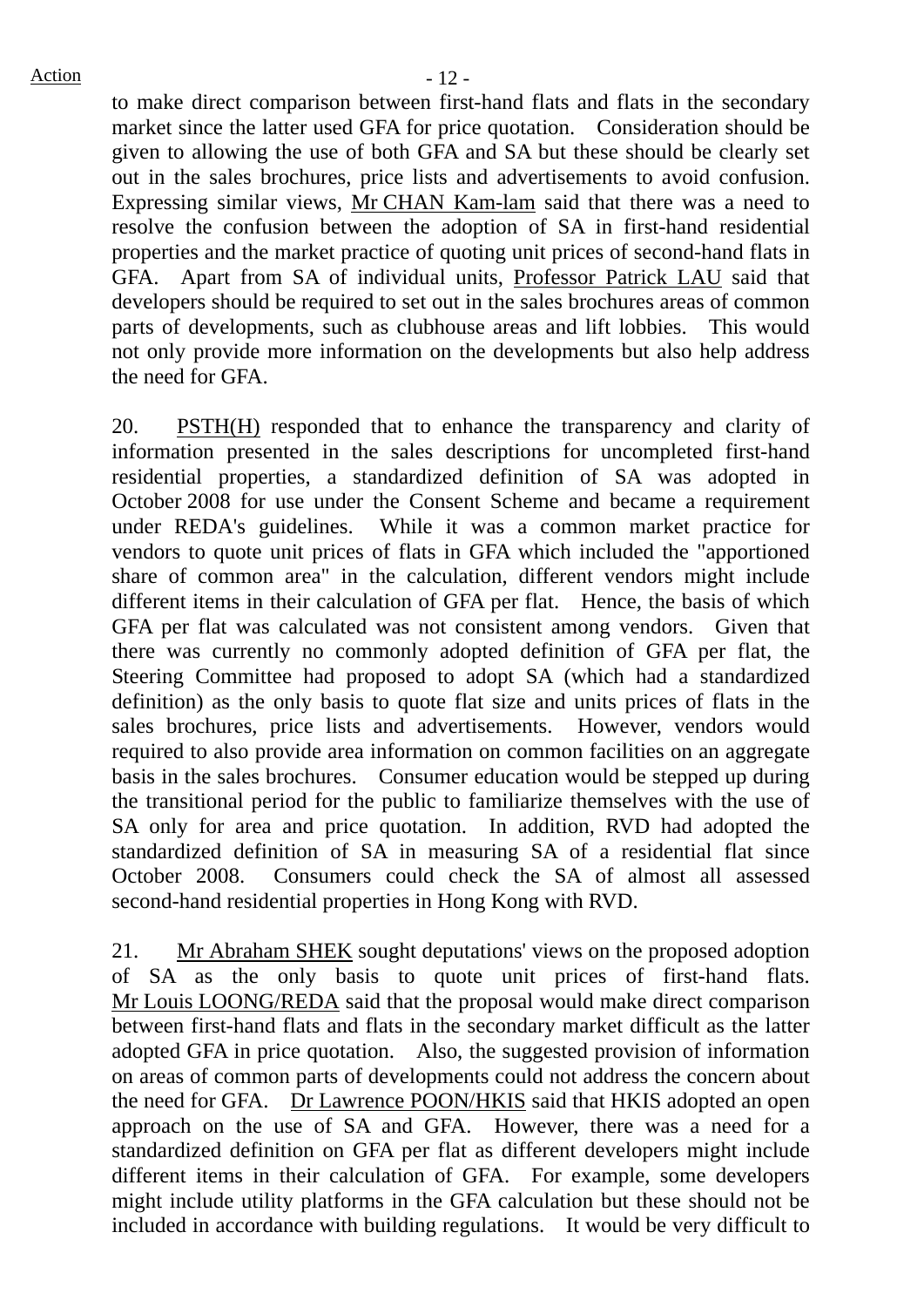enforce the proposed legislation in the absence of a standardized definition. Mr Lawrence WONG/HKCPPC said that following the adoption of the standardized definition of SA in 2008, estate agencies had been using both SA and GFA in quoting unit prices of flats which had been well received. Mr Ambrose HO/CC said that CC supported the adoption of SA as this would enable purchasers to know the exact floor areas of flats they were buying. The continued reliance on GFA in the absence of a standardized definition could not improve the present situation because the methodologies adopted to determine unit prices of flats calculated based on GFA was not transparent and not consistent among vendors.

22. Mr Abraham SHEK was disappointed that most deputations were not familiar with the calculation of GFA. He pointed out that GFA was calculated in accordance with building regulations, and that purchasers should have the right to know the SA and GFA of the flats they were buying. PSTH(H) said that the definition of GFA in BO was for the whole development and was not the basis used by developers to calculate GFA for apportionment per flat in the sales of first-hand residential properties. Different developers would include different items in their calculation of GFA per flat. Despite various efforts made in the past, consensus on a standardized definition of GFA could not be reached. Meanwhile, a standardized definition for SA had been worked out with the relevant professionals and this had been in use since 2008. Mr WONG Kwok-hing supported CC's views on the adoption of SA in quoting unit prices of flats.

23. Mrs Sophie LEUNG said that the public would welcome the use of SA in quoting unit prices of first-hand flats as they had often been misled by developers who used GFA in price quotation. To minimize the possible impacts, the use of SA should be confined to first-hand residential properties as a start. SA of flats as well as details of facilities available for use within the developments should be clearly set out in the sales brochures. Miss Tanya CHAN suggested that both GFA and SA should be provided to consumers for the second-hand property market.

(At this juncture, the Chairman exercised his rights to extend the meeting by 15 minutes.)

24. Mr Alan LEONG sought explanation from SHKREA on how consumers' interests could be protected through adherence to plot ratio. Mr Anthony KWOK/SHKREA said that if developers were required to construct flats strictly in accordance with the plot ratios, the GFA of a development would be fixed and the problem of inflated buildings resolved.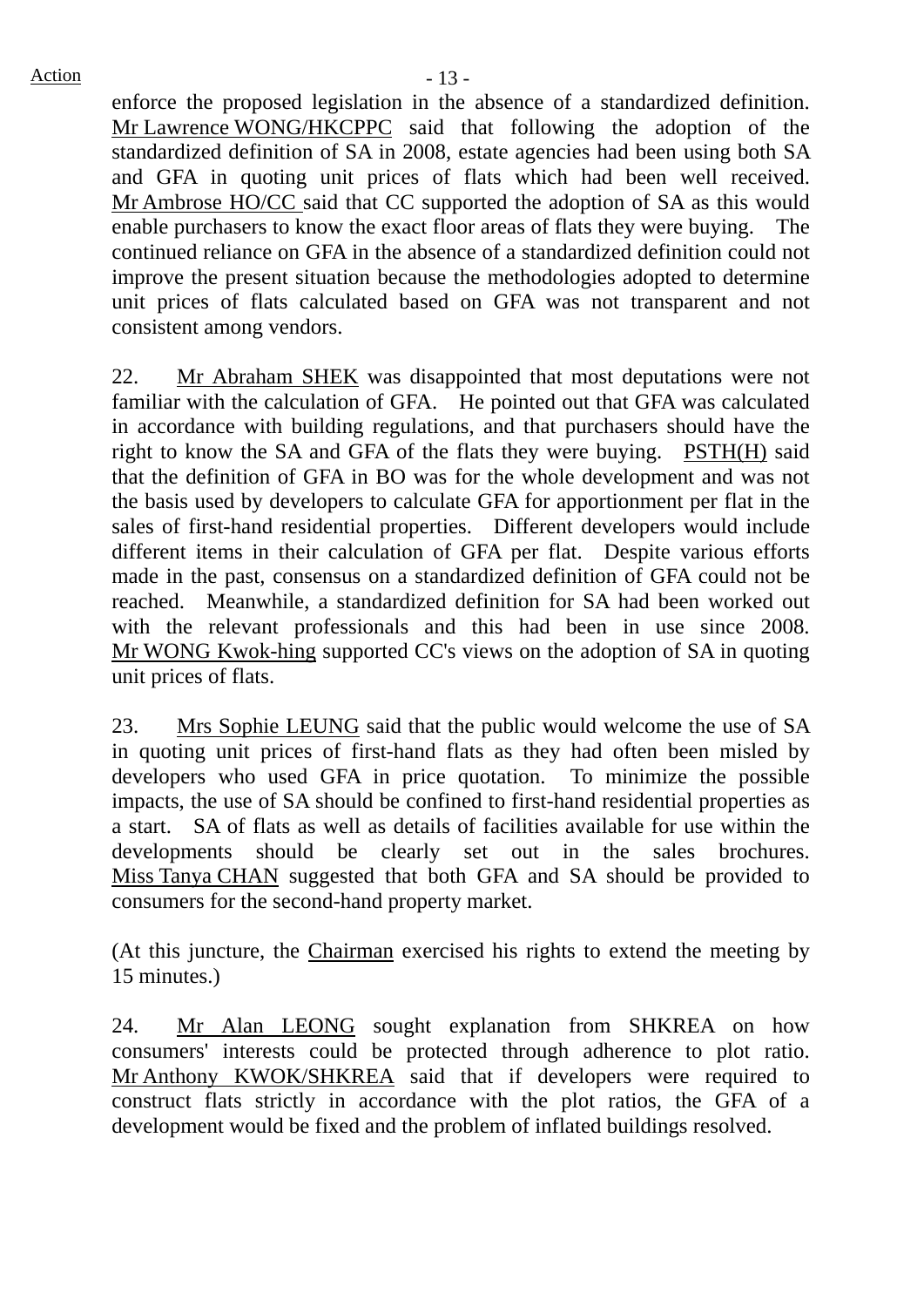### Sales brochure

25. Miss Tanya CHAN enquired about the information in respect of the Deed of Mutual Covenant (DMC) to be provided in the sales brochure. PSTH(H) said that section 14 of Part 1 of Schedule 1 to the proposed legislation had provided for a summary of the DMC to be provided in the sales brochure, including the number of undivided shares assigned to each residential property in the development.

## Price list

26. Miss Tanya CHAN asked how CC's concern that developers could make public the price lists without putting all the listed units on sale could be resolved. PSTH(H) said that the objective of the proposed legislation was to strike a balance between enhancing market transparency and allowing a certain degree of flexibility for developers to respond to changing market conditions. The proposed legislation had set out the minimum number of flats to be included in the first and subsequent price lists according to the size of the development with a view to providing more comprehensive price information to prospective purchasers. The Administration considered that the number of flats to be put up for sale should be left to commercial decision.

## Penalties

27. Given the heavy penalties for contravention of the control regime, Professor Patrick LAU suggested that estate agents should consider setting up their own professional institute and code of practice to facilitate compliance and self-regulation. Mr Lawrence WONG /HKCPPC said that the Estate Agents Authority had provided guidelines on the duties and responsibilities of estate agents in the sale of properties.

## Enforcement authority

28. While supporting the setting up of an enforcement authority to administer the proposed legislation and to supervise compliance with the provisions therein, Mr Paul LEE/Property Agencies Association enquired about the power and the source of funding for the enforcement authority to discharge its duties. He was concerned that if funding for the enforcement authority were to be shared by developers and relevant stakeholders, the cost of which would be reflected in the flat prices and would not be in the consumers' interest. He also hoped that the membership of the enforcement authority would comprise a wide representation from various trades, including architects, surveyors, lawyers, bankers, and estate agents. Through the chair, PSTH(H) said that the enforcement authority would be part of the Administration and would operate on government funds.